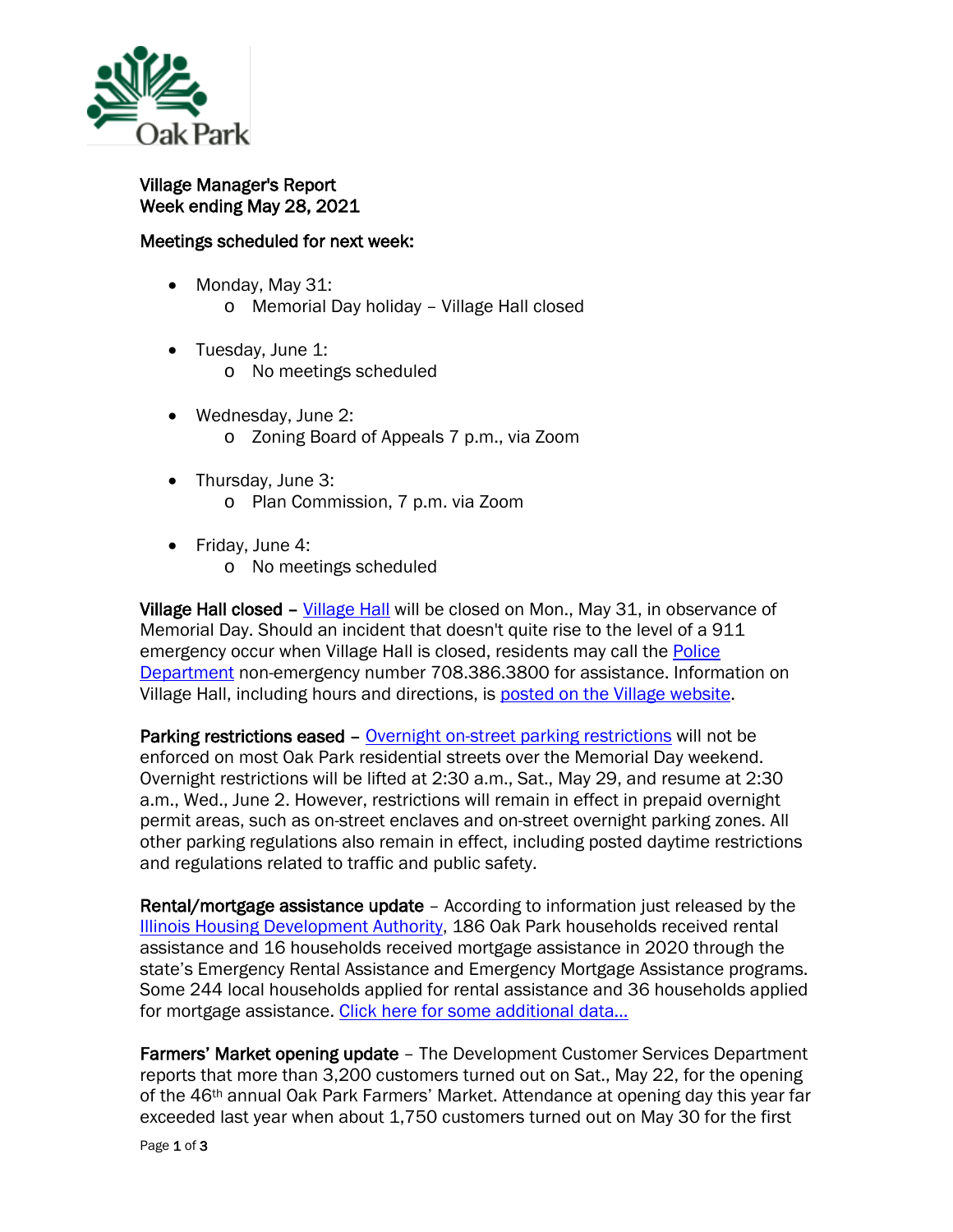market, which was held on nearby streets to allow for proper social distancing as COVID-19 guided our strategies. The market is back at its traditional location in the Pilgrim Church parking lot for the 2021 season. The Oak Park Public Health Department is continuing to require vendors and patrons to wear masks. The number of patrons allowed inside the market at one time continues to be restricted and oneway travel within the market is being enforced.

Accessory dwelling unit discussion - The Plan Commission is scheduled to discuss allowing additional independent housing units on residential properties as a way to offer more adaptable and affordable housing options in our dense, built-up community. Officially known as accessory dwelling units, the discussion will focus on the feasibility of Zoning Ordinance text amendments that would make them a permitted use in residential districts, particularly on the larger lots. The Village currently allows dwelling units over a garage on a single-family residence lot, with restrictions based on lot size, number of units on a lot, design, height and location. This discussion is set for the June 3 Plan Commission meeting.

Oak Park Avenue improvements – New water service lines are being installed between Washington Boulevard and Madison Street, which will require lane-shifts on Madison Street by the Oak Park Avenue intersection through next week. Two-way traffic has been restored between Van Buren Street and Jackson Boulevard, but crews are still lining sewers between Harvard Street and Roosevelt Road, much of the work occurring at night. ADA upgrades to the crossing ramps as well as curb and sidewalk replacements at the intersections is likely to begin in mid-June, which will herald the start of the final phase of the overall project – resurfacing Oak Park Avenue from Roosevelt Road to North Avenue. The project remains on schedule to be completed in November. Construction details and schedules are posted at [www.opaveanew.com.](http://www.opaveanew.com/)

Miscellaneous construction updates – Work continues on two state projects – the repaving of North Avenue between Harlem and Cicero avenues, and making corner sidewalk crossing ramps ADA compliant on Harlem Avenue from Roosevelt Road to North Avenue. In the downtown area, ComEd still is making infrastructure repairs in the alley south of the 1100 block of Lake Street, which continue to require late-night, temporary power outages/ Punch-list work related to the Lake Street reconstruction project between Harlem and Euclid avenues also continues, including electrical tasks associated with the street lighting and traffic signals.

Employee news – Parking Meter Technician Keywane Woolford earned a special display of appreciation for taking the time to tell the children at the Pilgrim Nursery School all about his duties. While on the job near the school recently, a representative of the school said Keywane patiently discussed his work with the curious children who were playing nearby, engaging them in a thoughtful and fun way with a practical demonstration. Then during his lunch break, he brought the children pizza and juice boxes in appreciation of their interest and good listening skills. The children demonstrated their appreciation at a subsequent picnic where they presented Keywane with a handmade card and book, which also acknowledged his recent birthday. In other employee news, Deborah Meneses, who has been a